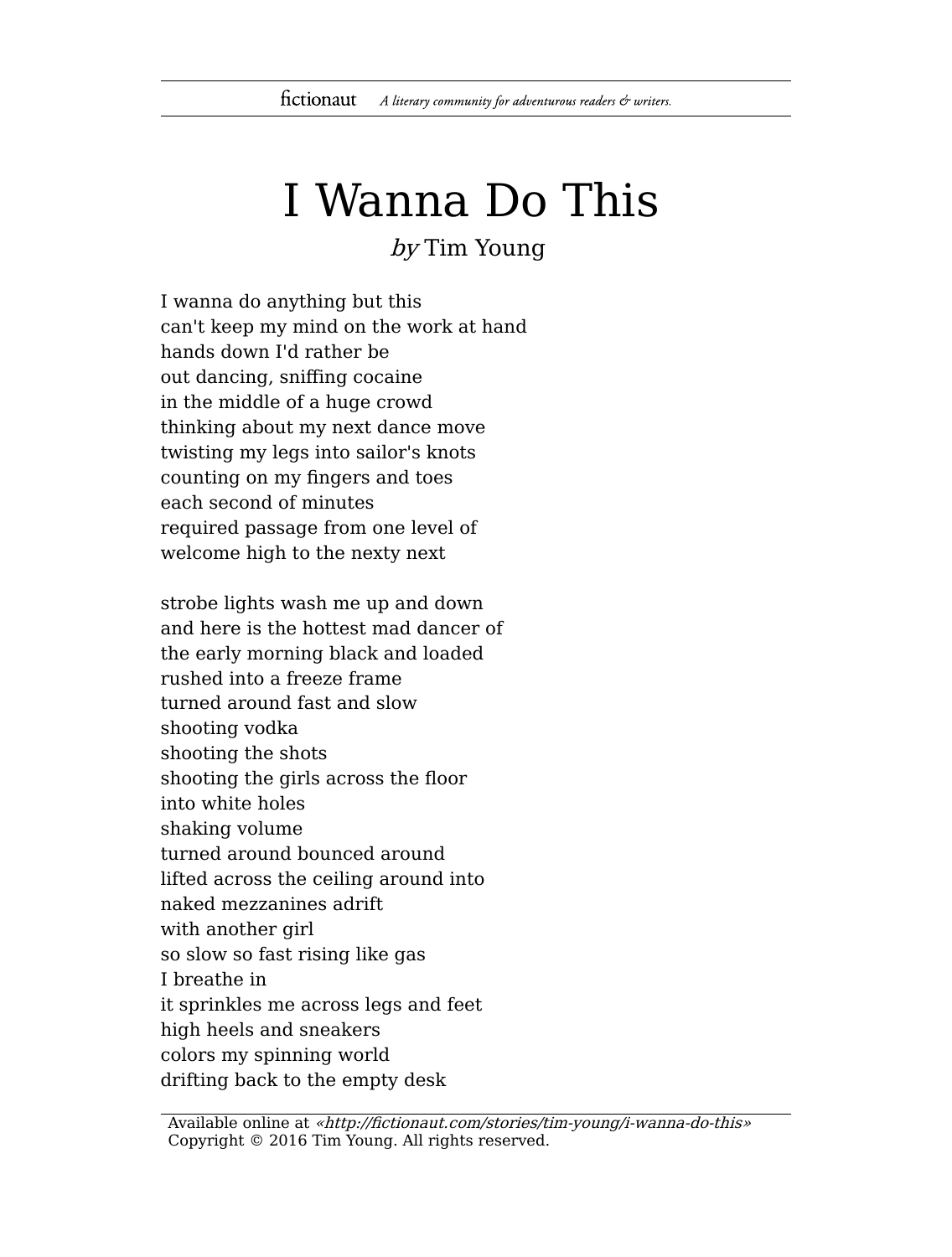blank page tearing my heart into tiny pieces but I can't even look at anything near descriptions of words or meaning of reducing my face reducing my rage thrown into the bottom of the trunk living close to flat tires and road kill nearing the town of hell on the move to journeys journeys away away away so far away that I guess it doesn't matter anymore

And you forgot that I told you never to look at me again to never breathe a word of my name or sit in the same room with me again Or I'll blow out all the pilot lights and you will snort infinity tonight

Bet you didn't even notice all the clocks had stopped since the lightning struck now blinking excited to be in the reset mode so I am so chillin' dude I am frozen in the freezer raging in the refrigerator smoking the vape clouds above my head if it's Tuesday it must be Belgium but could be Amsterdam and I'm damn glad it is Damn glad I know the score and names of coffee shops I hide in under the tables until the sun comes up like the waves in the pacific crashing on my back crashing in my head